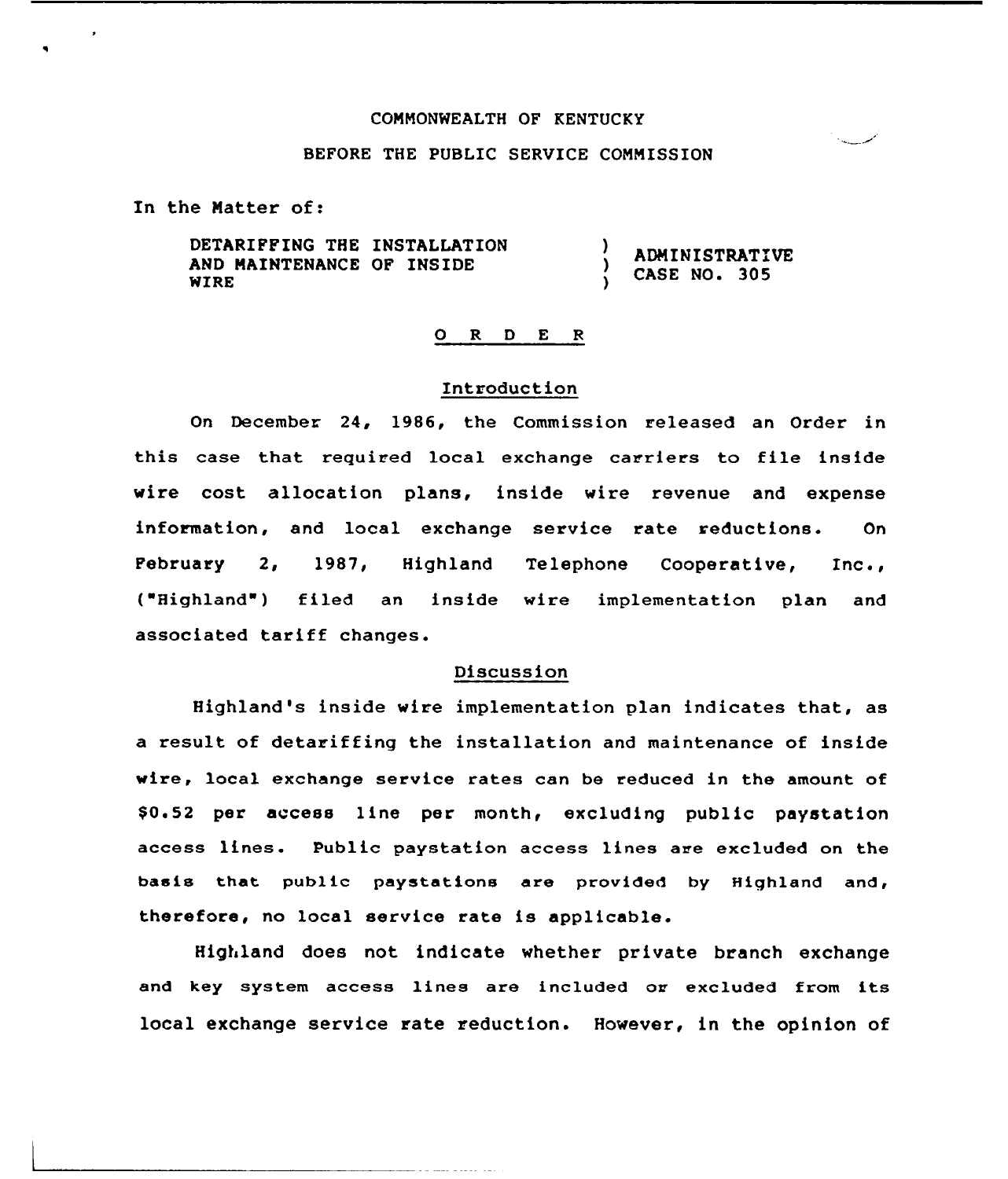the Commission, private branch exchange and key system access lines should be excluded on the basis that Highland detariffed the installation and maintenance of complex inside wire on December 31, 1985, coincident with its detariffing of associated customer premises equipment.<sup>1</sup> Therefore, Highland should file necessary tariff changes to state private branch exchange and key system local access rates in the amount of \$24.75 per month.<sup>2</sup>

In Common Carrier Docket No.  $86-111$ ,  $^3$  the Federa Communications Commission has considered rules concerning cost allocation between the regulated and unregulated services provided by local exchange carriers, and an Order on cost allocation was released on February 6, 1986. Also, the Commission has indicated in other Orders that it intends to open <sup>a</sup> cost allocation investigation in the near future. Therefore, in the opinion of the Commission, Highland's inside wire implementation plan and associated local exchange service rate reductions should be

2 That is, per Hfghland's current tariff, monthly private branch exchange and key system local access rates that are <sup>1</sup> 1/2 times its existing business individual line local access rate.

<sup>3</sup> Separation of Costs of Regulated Telephone Service From Costs of Nonregulated Activities. Amendment of Part 31, the Uniform System of Accounts for Class <sup>A</sup> and Class <sup>B</sup> Telephone Companies, to Provide for Nonregulated Activities and to Provide for Transactions Between Telephone Companies and Their<br>Affiliates.

$$
-2-
$$

الوارد والدار

<sup>1</sup> Highland should have detaviffed the installation of complex inside wive, effective May 2, 1984, and, evidently, detariffed the maintenance of complex inside wire prior to the Commission's directive in this case, effective on January 1, 1987. Nonetheless, based on the record of this case, the fact remains that Highland has not charged any complex inside wire installation and maintenance expense to regulated accounts since December 31, 1985.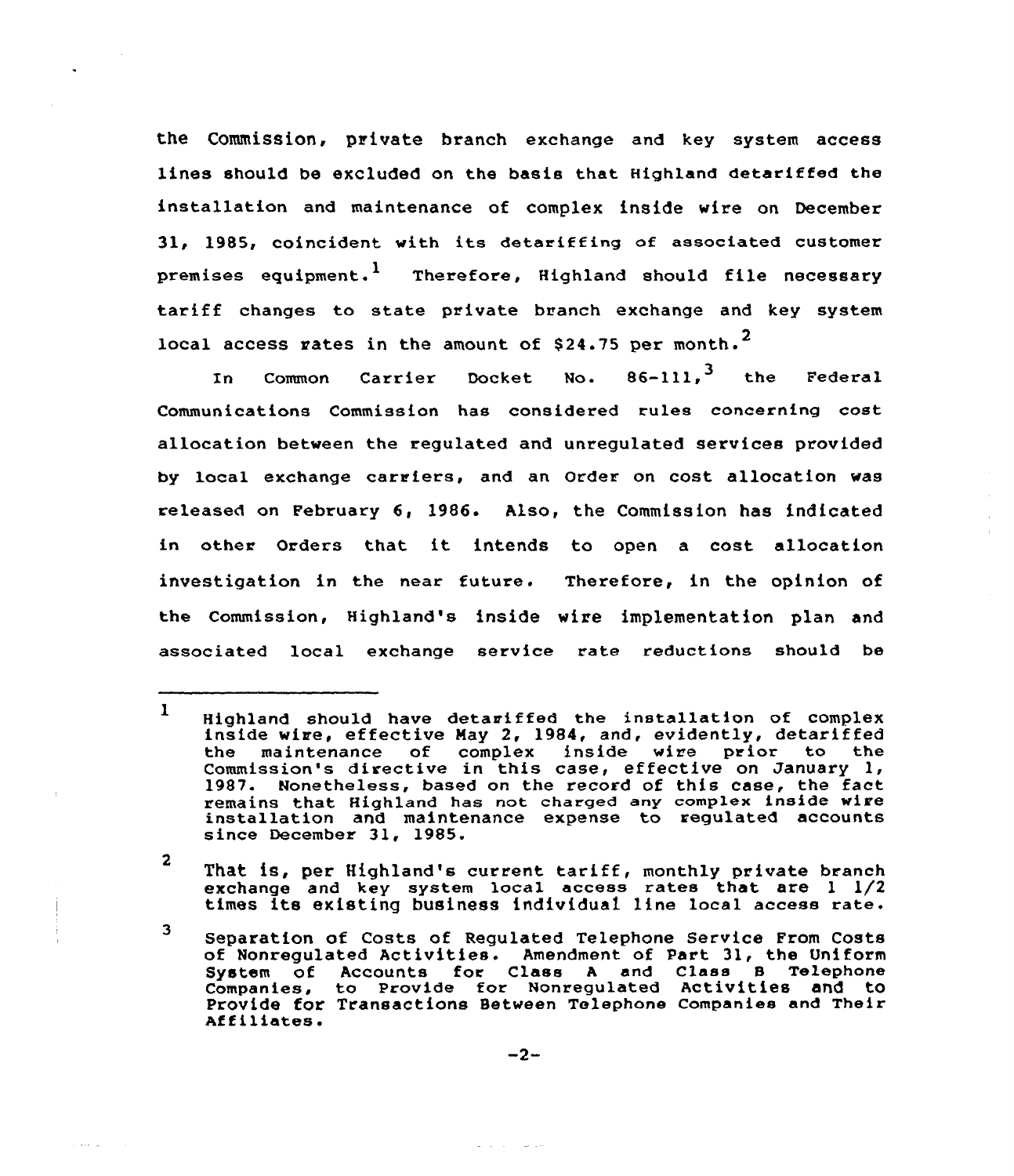approved on an interim basis, pending the outcome of the Commission's cost allocation investigation, except insofar as it includes a negative option subscription plan for detariffed inside wire maintenance services.

 $\bullet$ 

Highland's inside wire implementation plan includes a detariffed inside wire maintenance plan charge of \$0.52 per month that Highland intends to bill coincident with the local exchange service rate reduction of \$0.52 per month. Customers who do not wish to subscribe to the detariffed inside wire maintenance plan must notify Highland during a 30-day advance notice period in order to avoid being billed the charge. The Commission will not take any action on Highland's negative option subscription plan and has not taken any action on positive option subscription plans proposed by other local exchange carriers. Since inside wire maintenance services are detariffed, a Commission ruling on inside wire maintenance services subscription plans is not necessary. However, Highland is reminded that regulated services may not be disconnected for nonpayment of regulated service charges.

Also, Highland proposed to make its local exchange service rate reductions effective on March 20, 1987, in all exchanges that it serves.

Highland acknowledges that the Commission contemplated local exchange service rate reductions effective January 1, 1987, in its Order of December 24, 1986. However, as reason for its proposed effective date, Highland indicates that it has provided inside wire implementation plan and associated tariff changes. Moreover, any refund that the Commission might order retroactive to January

 $-3-$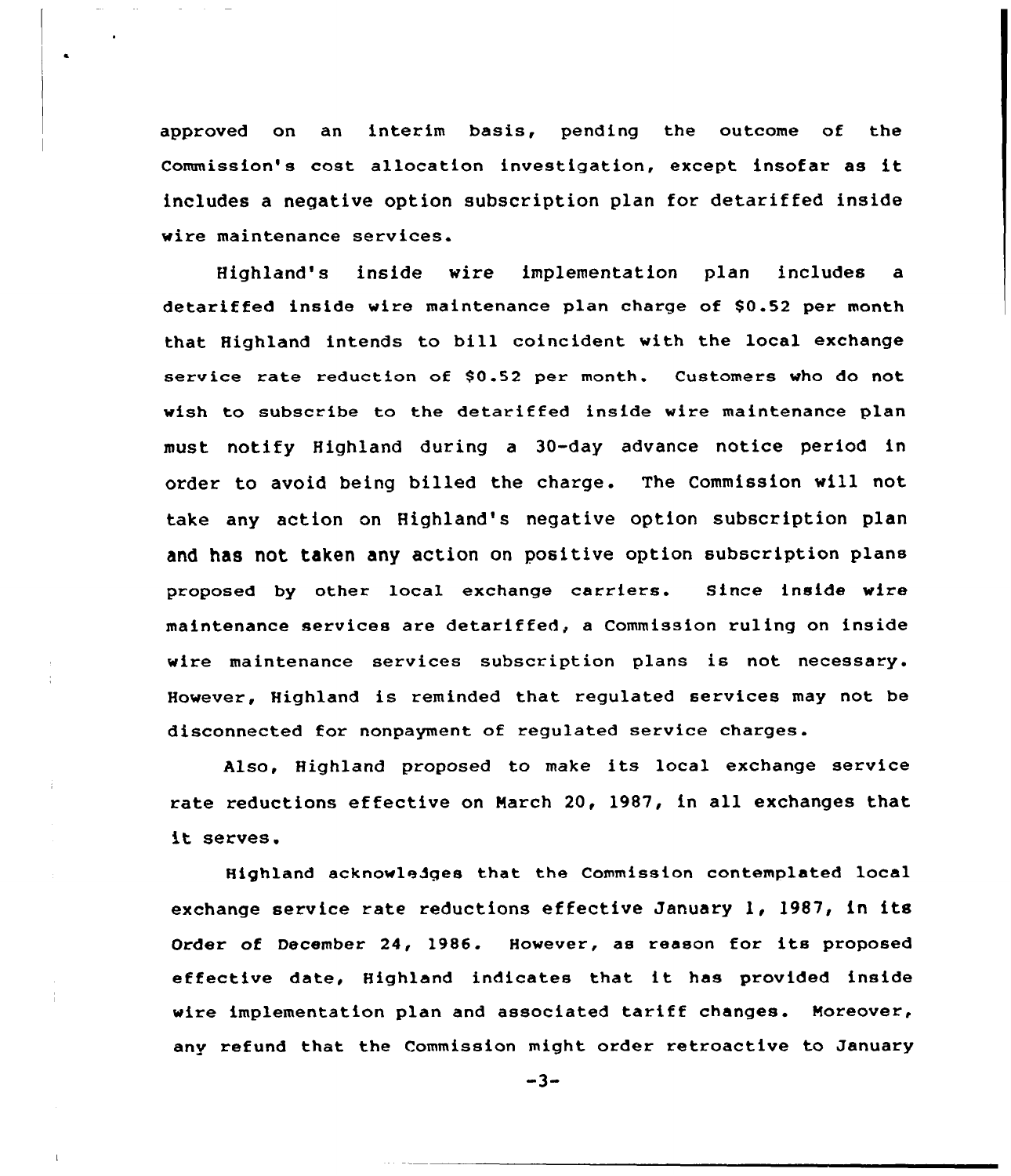1, 1987, would be de minimus and could be outweighed by the costs associated with administering a refund operation. Therefore, in the opinion of the Commission, Highland's proposed effective date of March 20, 1987, should be approved.

## Findings and Orders

The Commission, having examined the evidence of record and being advised, is of the opinion and finds that:

1. Private branch exchange and key system access lines should be excluded from Highland's local exchange service rate reductions and Highland should file necessary tariff changes to state private branch exchange and key system local access rates in the amount of \$24.75 per month, or a rate that is  $1 \frac{1}{2}$  times its monthly business individual line local access rate.

2. Highland's local exchange service rates should be reduced in the amount of  $$0.52$  per access line per month, effective on March 20, 1987, on an interim basis, pending the outcome of the Commission's cost allocation investigation, excluding public paystation, private branch exchange, and key system access lines.

3 <sup>~</sup> Highland's inside wire implementation plan should be approved, on an interim basis, pending the outcome of the Commission's cost allocation investigation, except insofar as it includes a negative option subscription plan for detariffed inside wire maintenance services.

IT IS THEREFORE ORDERED that:

1. Private branch exchange and key system access lines shall be excluded from Highland's )ocal exchange service rate

 $-4-$